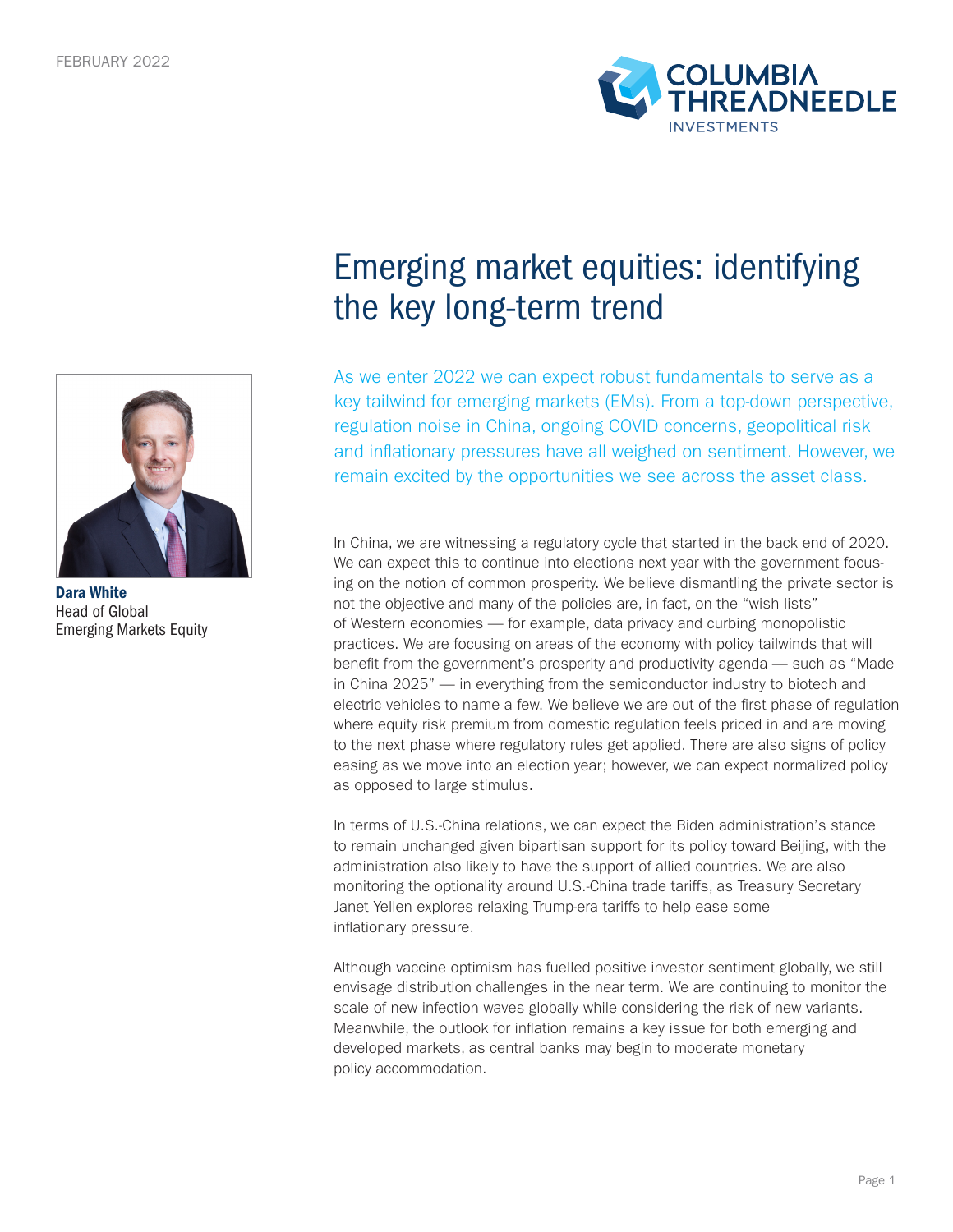It's fair to say that concerns over Fed tapering still have an impact on sentiment related to emerging economies. In 2013, the "fragile five" (Brazil, India, Indonesia, South Africa and Turkey) were identified as most at risk due in part to their large current account deficits. This still weighs on investors to some degree. However, the notion of the fragile five is no more; it seems to be just Turkey that is vulnerable. Even if we exclude China, which has a large current account surplus, in aggregate emerging economies are in a current account surplus. This doesn't mean the market won't react to concerns over Fed tapering and ask questions later, but when they do ask questions they will get much better answers than in the past. From an investment perspective, we will use the sentimental market reaction as an opportunity to add to specific companies that we like long term.

EMs are breaking away from their dependence on the developed world, with heightened domestic demand increasing resilience to external forces, the development of local debt markets and the stabilization of the interest rate differential between the U.S. and emerging economies. Therefore, we don't have the same weakness in different pain points.

We also place a lot of importance on environmental, social and governance (ESG) characteristics, which will no doubt become yet more important throughout 2022. Understanding how well a company manages its material ESG risks is key to assessing the quality of an investment. The focus of our ESG research approach is to understand exposure to, and management of, factors that have an impact on performance through regulation, physical threats to assets, brand and reputation, and operational costs. We follow a best-in-class approach and assess companies against peers.

More broadly, we believe the key long-term trend for EMs is the transition from predominantly export-led growth to reliance on buoyant domestic demand. This is reflected in the change of composition of the universe, which is now dominated by higher quality structural growth companies with a domestic focus. In 2008, more than 60% of the universe was exposed to cyclical growth; today around 60% of the universe is exposed to structural growth.\* Furthermore, there has been nearly a 90% increase in the number of companies coming to the market in the past decade.\* We believe the innovation of the universe, in both depth and quality, is ideal for stock pickers and is where we can add value in active management. Investors should now be looking at EMs through a different lens.

Structural wealth creation, a rising middle class and the associated changes to consumption and services are the dominant themes for us. This leads us to various trends, including: the technological revolution, with the emergence of platform companies with various verticals (the adoption of technology in general usually happens faster in EMs because infrastructure isn't as well developed so it's easier to start using e-commerce); financial penetration, where we're seeing both an increase in traditional participation and inclusion, as well as fintech developments; and localization, with many countries focussed on creating strong domestic brands and developing domestic industries.